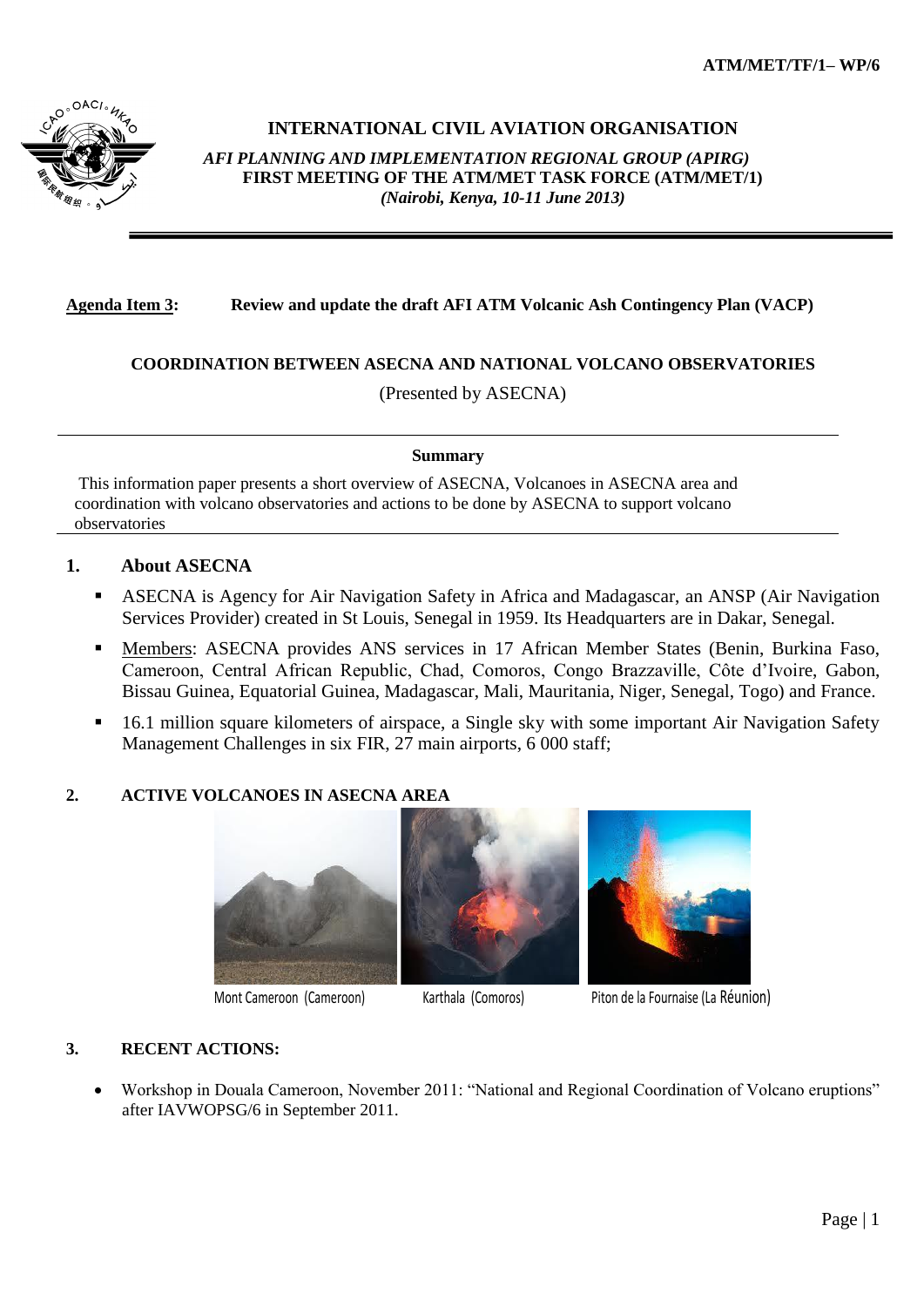

Buea coordination Meeting Nov. 2011

 Workshop conducted by ICAO WACAF Office in Douala Cameroon, October 2012: "Volcano Observatory Notice for Aviation (VONA) Messages".



- Signature of Coordination Agreement between ASECNA and Karthala Observatory: 05/05/2011
- Signature of Coordination Agreement between ASECNA and Mont Cameroon Observatory: 10 April 2013
- Participation to the 6th international workshop on volcanic ash, Citeko, Indonesia, 11-15 March 2013



### **4 ASECNA SUPPORT TO OBSERVATORIES:**

### *4.1 Telecommunications and training:*

 According to the Coordination Agreements between ASECNA and (Mont Cameroun and Karthala) Volcano observatories, ASECNA has to provide support in the fields of Telecommunications and of Training

### *4.2 Other supports recommended by the workshop of Citeko (Indonesia) Workshop on volcanic ashes:*

- Possibility of direct financial support to the observers, in particular, a participation in allowances of transport to insure presence 24/7 on the site of the Observatory;
- Possibility of acquisition of C-Band radars in Douala airport and Moroni Airports (through WMO Members contributions), to perform observation of ash clouds plumes.

#### *4.3 Future Action:*

 Workshop on Volcano and Tropical cyclone Watch Implementation in ASECNA area: Antananarivo, 01-04- October 2013